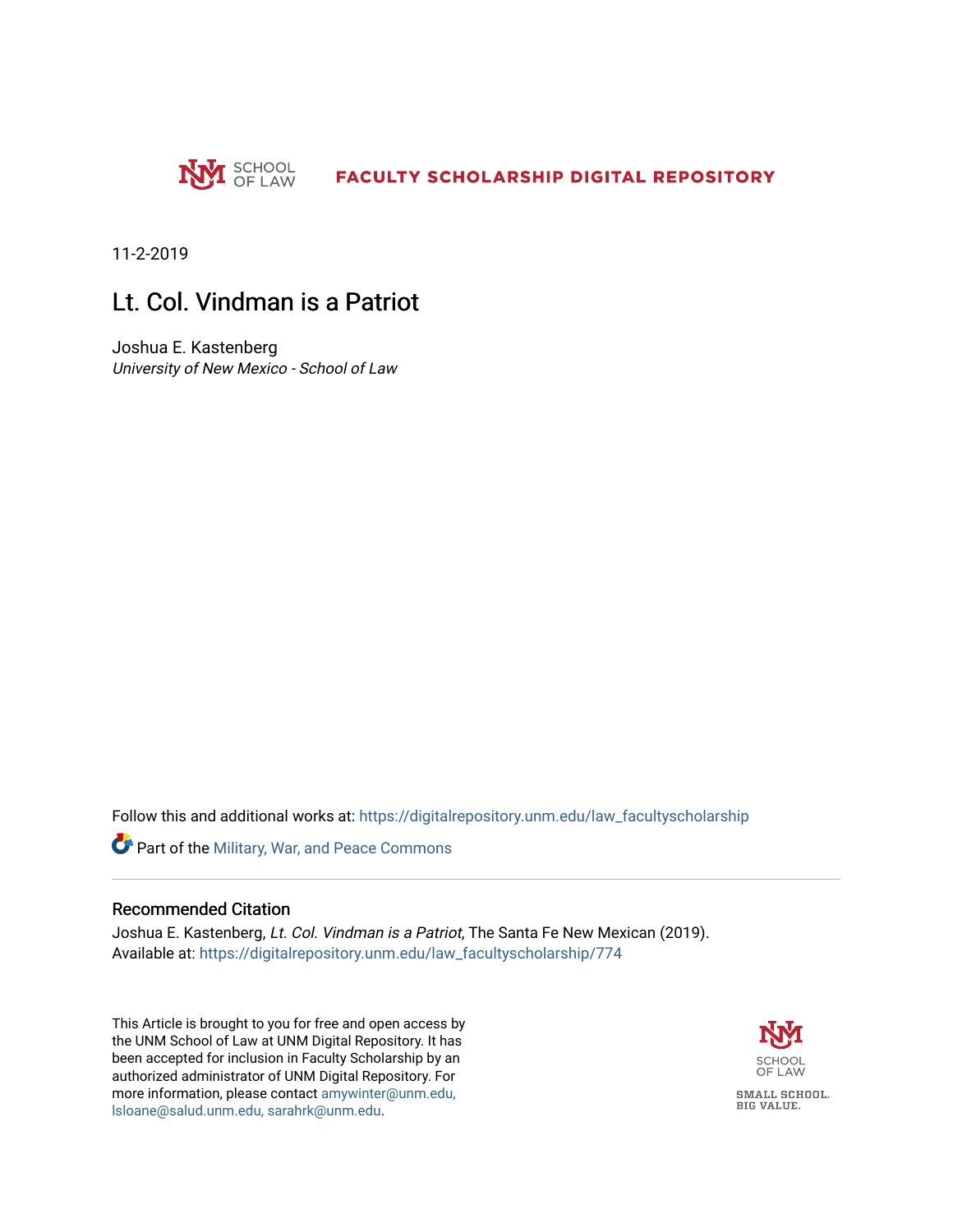[https://www.santafenewmexican.com/opinion/my\\_view/lt-col-vindman-is-a](https://www.santafenewmexican.com/opinion/my_view/lt-col-vindman-is-a-patriot/article_b138c4e3-9470-59a4-a47b-bc7a284b8597.html)[patriot/article\\_b138c4e3-9470-59a4-a47b-bc7a284b8597.html](https://www.santafenewmexican.com/opinion/my_view/lt-col-vindman-is-a-patriot/article_b138c4e3-9470-59a4-a47b-bc7a284b8597.html)

# **Lt. Col. Vindman is a Patriot**

## By Joshua Kastenberg

### The Santa Fe New Mexican November 2, 2019

When a civilian becomes a commissioned officer in the United States Armed Forces, she or he swears an oath to uphold the Constitution. Indeed, the language of the oath is unique as evidenced by this section: "I \_\_\_, do solemnly swear (or affirm) that I will support and defend the Constitution of the United States against all enemies, foreign and domestic; that I will bear true faith and allegiance to the same; that I take this obligation freely, without any mental reservation or purpose of evasion … ."



This oath means that Lt. Col. Alexander Vindman had a duty to report activity he considered to be legally questionable and was within this duty to testify before Congress ("White House Ukraine expert sought to correct transcript of Trump call," New York Times, Oct. 30). Twice between 1975 and 1980, the Supreme Court determined that it is unconstitutional to restrict military personnel from addressing Congress, and the Constitution's framers expected military members to do so.

Under the Constitution, while the president is commander-in-chief of the U.S. Armed Forces, Congress has a significant oversight role, including the authority to "make rules for the government and regulation of the land and naval forces." Since the beginning of our nation, Congress has possessed the power to call military officers to testify on matters of military readiness as well as national security. From President George Washington's time in office to the present, history is replete with examples of officers testifying contrary to an administration's policies. This occurred during the Civil War and in both world wars. Thus, Lt. Col. Vindman fulfilled his constitutional duty in testifying, whether he appeared voluntarily or Congress called him to do so.

The attacks on Vindman are troubling, not merely because they are insulting a decorated officer who served in harm's way and was indeed harmed. Nor are claims that Vindman owed loyalty to Ukraine over the United States the only source for concern, though this blatant bigotry ought to be universally condemned.

The attacks on Vindman, particularly by the president, his inner circle and his key supporters are unconscionable for another reason: Their assaults on Vindman also are an attack on an officer's constitutional obligation. Vindman was not a spy, although University of California, Berkeley law professor and former Bush